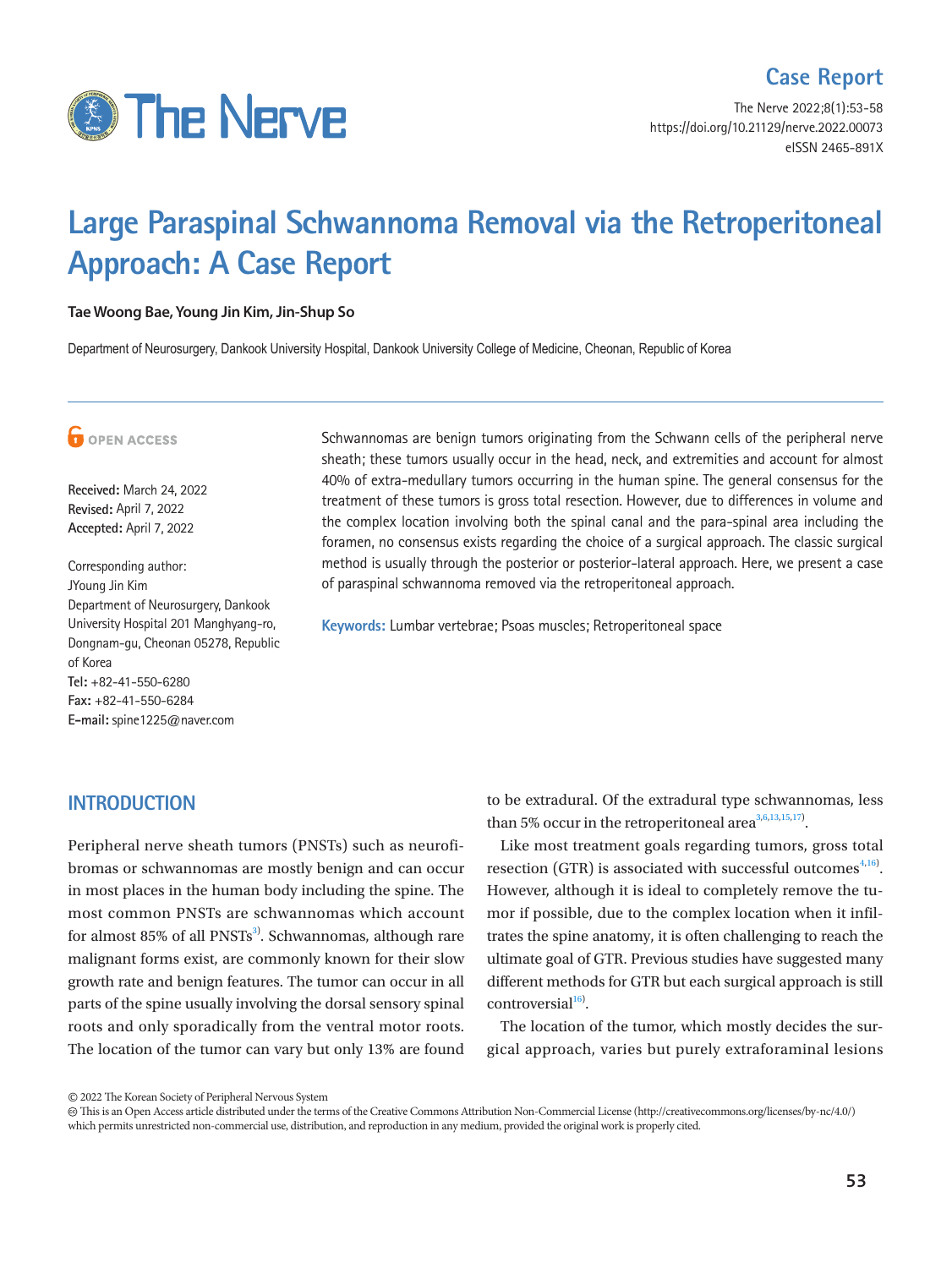are less common. Furthermore, retroperitoneal tumors are rare and represent less than 5% of all schwannomas $9,15$  $9,15$ . The classic surgical approach is usually through the posterior or posterior-lateral area of the spine. This approach is the most commonly used surgical method since it is familiar to most spine surgeons. However, with this method, long incisions and the possibility of extensive muscle and bone damage, which could lead to the instability of the spine, are inevitable<sup>19)</sup>. Persistent back pain may also occur due to atrophy of the back muscle after injury.

A number of alternative surgical strategies can be used to avoid complications from the posterior approach including minimally invasive surgical procedures $^{8)}$  $^{8)}$  $^{8)}$  and the retroperitoneal approach, which is similar to oblique lumbar interbody fusion  $(OLIF)^{11,13,15}$  $(OLIF)^{11,13,15}$  $(OLIF)^{11,13,15}$ .

We present the case of a patient with a paraspinal extradural schwannoma who experienced no neurologic symptoms except back pain. The tumor was incidentally detected during the evaluation for back pain and the tumor was removed via the retroperitoneal approach. We anticipated that the retroperitoneal approach could give us more direct access to the paraspinal area and prevent complications from back surgery conducted in a classic manner.

#### **CASE REPORT**

A 42-year-old female with no underlying disease was admitted to the hospital for excruciating right-side back pain and right lower extremity radiating pain in the L3 dermatome. She had been diagnosed with a mass in the right psoas area (4 x 2 x 3-cm) 6 years earlier [\(Fig.1](#page-1-0)) during an evaluation for her back pain but did not receive any treatment because the pain was moderate and intermittent. However, on the day of admission, she expressed continuous excruciating back pain with a visual analog scale (VAS) score of 9. Compared to the initial magnetic resonance imaging (MRI) her imaging workup revealed an enlarged para-spinal dumbbell-shaped mass (4 x 3 x 6-cm) with partial intraforaminal invasion, displacing the psoas muscle at the L3-4 disc level [\(Fig.2](#page-2-0)). Due to the change in size and exacerbated symptoms, the patient underwent surgery for tumor removal via the retroperitoneal approach.

The patient was placed in the full lateral position with the right side on a regular bed. The hips and knees were flexed to release the psoas muscle tension. All pressure pads were

placed at the dependent position and the body was secured to the bed with knee bands. The L3,4 vertebral bodies and disc space were identified with C-arm fluoroscopy and then marked on the patient's skin. Intraoperative monitoring was applied to confirm neurologic changes perioperatively. A longitudinal incision was made 2 inches anterior from the L3-4 disc space level. This was carried down to the subcutaneous level and muscle dissection was performed to identify the peritoneum. The external oblique, internal oblique, and transverse abdominis muscles were identified and split along the muscle lining. After identifying the peritoneum, blunt dissection with a sponge stick was performed down to the retroperitoneal space. The psoas muscle was identified, and the lumbar level was confirmed by C-arm fluoroscopy. Then, a tubular retractor system was inserted and expanded directly over the psoas muscle.

A microscope was introduced, and the tumor was clearly visualized when the psoas muscle was carefully split [\(Fig.](#page-2-1)  [3A\)](#page-2-1). It was well-defined, with two lobes showing a yellowish color. Also, it was soft and movable. Once the safety margins of the tumor were defined using a stimulator probe, the tumor capsule was incised and removed with meticulous bleeding control and careful retraction. The tumor was re-

<span id="page-1-0"></span>

**Fig. 1.** Initial lumbar magnetic resonance imaging, revealing a large mass ( $4 \times 2 \times 3$  cm) originating from the L3 nerve root (white arrow).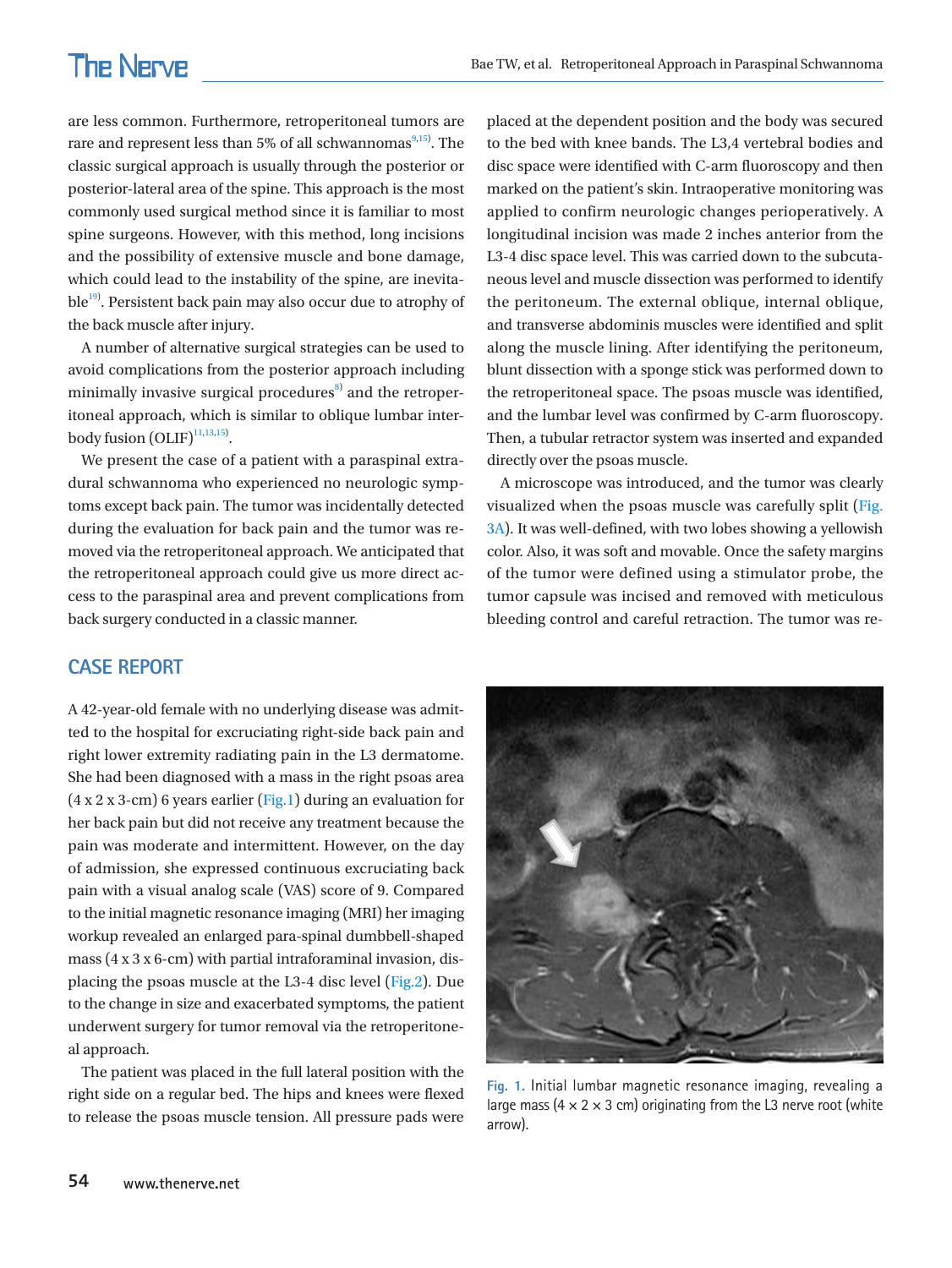<span id="page-2-0"></span>

**Fig. 2.** Preoperative magnetic resonance imaging (MRI) taken 6 years after initial MRI, showing an enlarged mass (4 × 3 × 6 cm) in the right retroperitoneal area (white arrow).

<span id="page-2-1"></span>

**Fig. 3.** (A) Surgical image showing the round, capsulated mass clearly visualized after careful splitting of the psoas muscle. (B) Gross image of the removed tumor.

moved in a near gross total manner without any complications [\(Fig. 3B](#page-2-1)). A small residual tumor could not be removed since it was tightly invading the neural foramen, which has a high possibility of causing permanent nerve root injury when surgically removed. Electrocauterization was performed to control bleeding and suturing was performed by anatomical layer. The patient did not show any form of new neurologic deficit and her back pain decreased to a VAS score of 2. The follow-up MRI taken before discharge showed a small residual tumor at the neural foramina [\(Fig.4\)](#page-3-0).

### **DISCUSSION**

The treatment goal of a nerve sheath tumor is GTR with the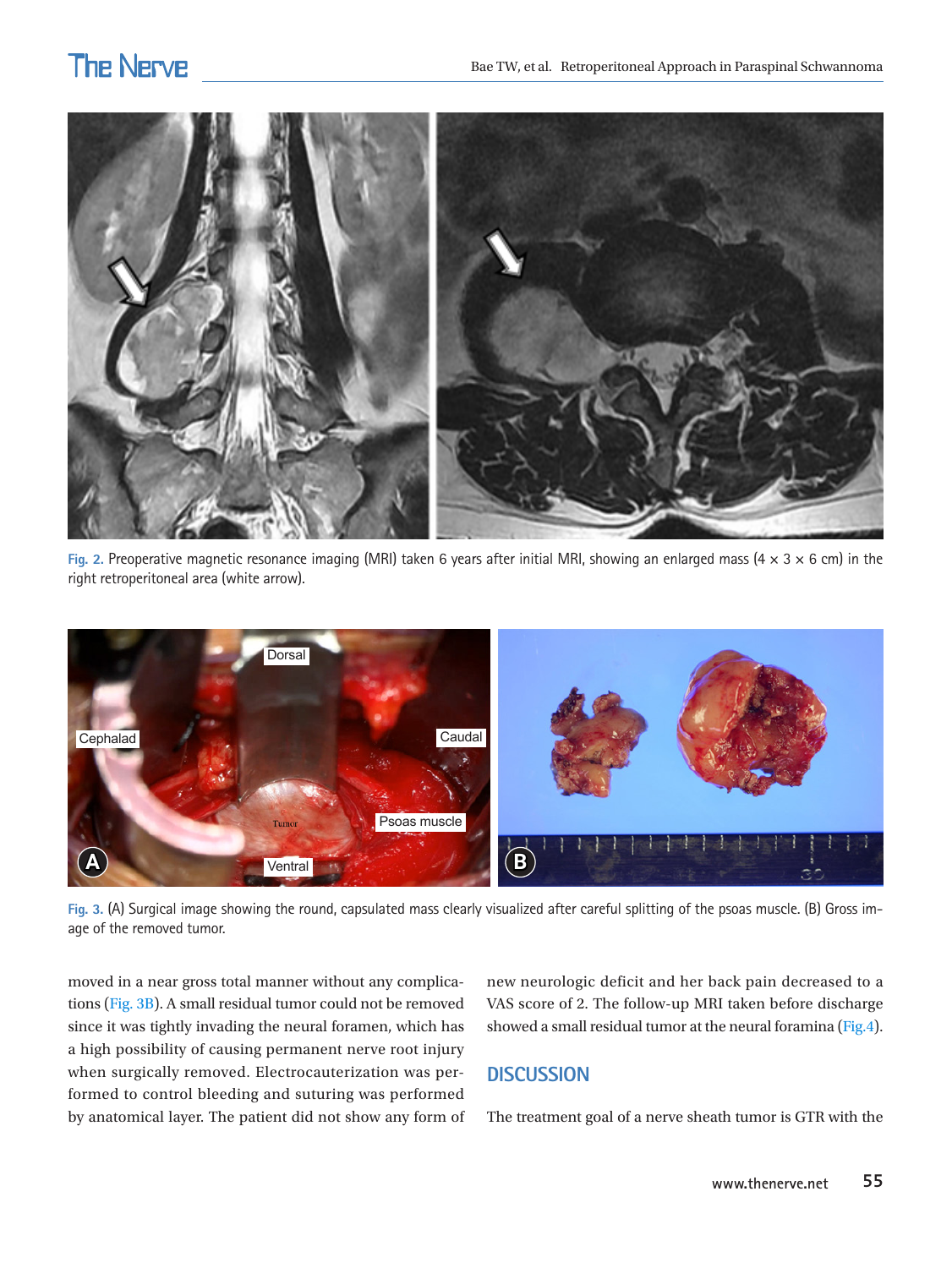<span id="page-3-0"></span>

**Fig. 4.** Follow-up magnetic resonance imaging was taken before discharge, showing a small remnant mass around the foramen of the lumbar spine.

<span id="page-3-1"></span>

|  |  | Table 1. Previous reports regarding retroperitoneal approach in paraspinal schwannomas |  |  |
|--|--|----------------------------------------------------------------------------------------|--|--|
|  |  |                                                                                        |  |  |

| References                      | Year | Tumor location    | Gross total removal | Patient neurology        | Postoperative neurology | Complication       |
|---------------------------------|------|-------------------|---------------------|--------------------------|-------------------------|--------------------|
| Lee and Srikantha <sup>7)</sup> | 2015 | Rt. EF of L4-5    | Yes                 | Back pain, radiculopathy | Full recovery           | Transient weakness |
| Phan and Mobbs <sup>13)</sup>   | 2016 | Lt. EF of L5/S1   | Yes                 | Foot drop, dysesthesia   | No aggravation          | None               |
| Shi et al. $^{18)}$             | 2016 | PS of lumbar      | Yes                 | Back pain, dysesthesia   | Improved                | None               |
| Boah and Perin <sup>1)</sup>    | 2016 | Lt. L4 nerve root | Yes                 | Radiculopathy            | Full recovery           | None               |
| Rapport et al. <sup>14)</sup>   | 2021 | Rt. L1-2 foramen  | Yes                 | Back pain, dysesthesia   | Improved                | None               |
| Handa et al. <sup>5)</sup>      | 2019 | PS of lumbar      | No                  | Back pain                | Improved                | None               |

EF: extra foraminal; PS: paraspinal area; RT: right; LT: left.

minimization of complications regardless of the approach method. Therefore, the surgical method has to be chosen carefully since it can change the entire outcome of the surgery. However, if the tumor presents itself in the retroperitoneal area, as in the case shown here, it is very challenging to achieve this goal. Due to its deep positioning, a clear view over the entire tumor is often difficult and could lead to a remnant mass or possible spinal instability.

The most common surgical method for tumors occurring in the spine is the classic posterior approach and the outcome data are already well-established. Through this method, it is convenient to directly explore the regions around the foramen through destructive procedures such as facetectomy and laminectomy $1,13$ . Therefore, if the main portion of the tumor is located within the spinal canal or foramen, the posterior approach may be the appropriate strategy<sup>[15](#page-4-8))</sup>. Nevertheless, although successful surgery can be expected, extensive muscle injury and bone destruction

are inevitable. This could lead to possible instability of the spine and post-spinal surgery syndrome due to atrophy of the back muscles by damage during dissection<sup>[18\)](#page-5-2)</sup>. Also, if patients are obese, prolonged surgery time and a large incision are unavoidable, which could lead to an increased risk of postoperative infection.

To minimalize the complications of the posterior approach, minimally invasive surgery such as using a retractor system through Wiltse's approach was introduced. This approach provides a similar intraoperative view with less injury to adjacent structures than the posterior approach $3,11$  $3,11$ . However, one of its weaknesses is that it cannot visualize the critical structures including vessels and nerves adjacent to the tumor $^{8,20)}$  $^{8,20)}$  $^{8,20)}$  $^{8,20)}$ . Another alternative is the paraspinal approach. However, this approach, similar to the posterior approach, is not free from tissue disruption during surgery and there are limits to completely visualizing the tumor if it is found in the extraforaminal area.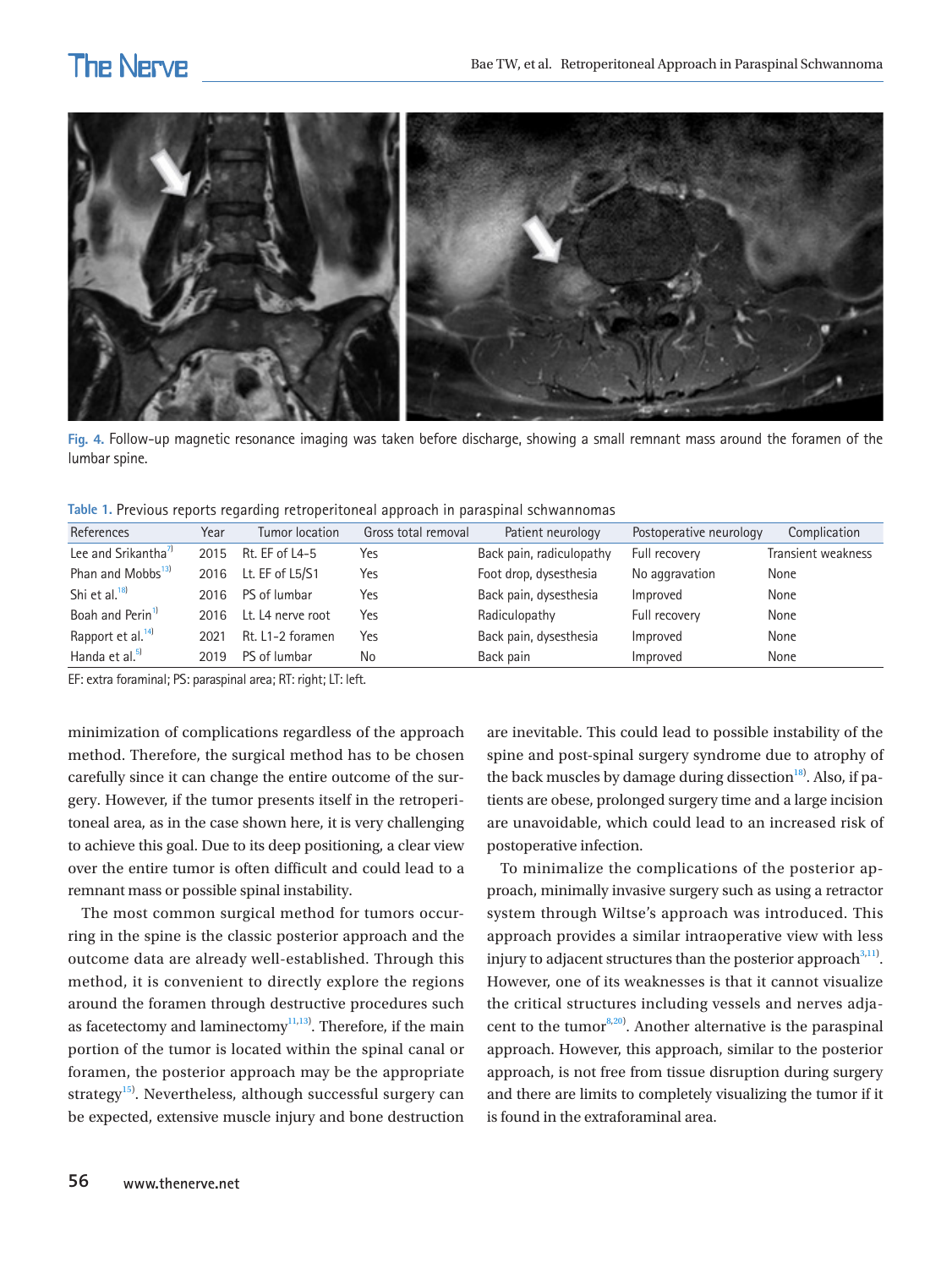Anterior laparoscopic-assisted surgery can be another surgical approach option $11$ <sup>11</sup>. There are advantages to the magnified view of the endoscope, which can help to avoid important structures near the tumor such as the ureter and vessels and nerves. The retroperitoneal space can be used as an operative field during laparoscopy, but it still has limitations when the main portion of the tumor is located within the foramen<sup>[18](#page-5-4)</sup>. Also, with this method, the stimulator probe cannot be applied during the operation.

A minimally invasive lateral retroperitoneal approach provides minimal disruption and direct access to the psoas muscle. This approach has numerous advantages over the classic approach if the mass is mainly in the extraforaminal area of the lumbar region. It is similar to the OLIF method where the operative time window is shorter than the classic methods. Also, the surgical damage to the anatomical structure of the spine is minimized, resulting in faster recovery with less injury to the adjacent structures compared to other approaches $^{10-12}$  $^{10-12}$  $^{10-12}$  $^{10-12}$ . Case reports regarding the use of the retroperitoneal approach in PNSTs occurring in the paraspinal area are unique and only a hand full of cases were reported so far [\(Table 1\)](#page-3-1). Although the retroperitoneal approach carries few risks of nerve injury and retraction injury of the psoas muscle, these injuries seldom occur and resolve spontaneously in most cases. Vascular and intestinal injury is also a risk but rarely occurs<sup>[2](#page-4-15))</sup>.

#### **CONCLUSION**

The choice of the surgical approach is often the key to a successful surgery. Numerous options must be considered before initiating surgery. In cases of spinal schwannomas where the main mass is in the extraforaminal area extending to the retroperitoneal space, the retroperitoneal approach should not be neglected.

#### **CONFLICTS OF INTEREST**

No potential conflict of interest relevant to this article was reported.

#### <span id="page-4-0"></span>**REFERENCES**

<span id="page-4-9"></span>1[. Boah AO, Perin NI: Lateral access to paravertebral tumors. J](https://doi.org/10.3171/2015.6.spine1529) 

[Neurosurg Spine 24:824–828, 201](https://doi.org/10.3171/2015.6.spine1529)6

- <span id="page-4-15"></span>2[. Fujibayashi S, Kawakami N, Asazuma T, Ito M, Mizutani J, Na](https://doi.org/10.1097/brs.0000000000002139)[gashima H, et al.: Complications associated with lateral inter](https://doi.org/10.1097/brs.0000000000002139)[body fusion: Nationwide survey of 2998 cases during the first](https://doi.org/10.1097/brs.0000000000002139)  [2 years of its use in Japan. Spine \(Phila Pa 1976](https://doi.org/10.1097/brs.0000000000002139)) 42:1478–1484, 2017
- 3. [Gonçalves VM, Santiago B, Ferreira VC, Cunha ESM: Minimally](https://doi.org/10.1155/2014/739862)  [invasive resection of an extradural far lateral lumbar schwan](https://doi.org/10.1155/2014/739862)[noma with zygapophyseal joint sparing: surgical nuances and](https://doi.org/10.1155/2014/739862)  [literature review. Case Rep Med 2014:739862, 2014](https://doi.org/10.1155/2014/739862)
- <span id="page-4-4"></span>4[. Haji FA, Cenic A, Crevier L, Murty N, Reddy K: Minimally inva](https://doi.org/10.1097/brs.0b013e31820019f9)[sive approach for the resection of spinal neoplasm. Spine \(Phila](https://doi.org/10.1097/brs.0b013e31820019f9)  [Pa 1976\) 36:E1018–E1026, 201](https://doi.org/10.1097/brs.0b013e31820019f9)1
- <span id="page-4-13"></span>5. [Handa K, Ozawa H, Aizawa T, Hashimoto K, Kanno H, Tateda S,](https://doi.org/10.1016/j.wneu.2019.05.113)  [et al.: Surgical management of giant sacral schwannoma: A case](https://doi.org/10.1016/j.wneu.2019.05.113)  [series and literature review. World Neurosurg 129:e216–e223,](https://doi.org/10.1016/j.wneu.2019.05.113)  [2019](https://doi.org/10.1016/j.wneu.2019.05.113)
- <span id="page-4-1"></span>6. Kishi [Y, Kajiwara S, Seta S, Kawauchi N, Suzuki T, Sasaki K: Ret](https://doi.org/10.1007/s005950200166)[roperitoneal schwannoma misdiagnosed as a psoas abscess:](https://doi.org/10.1007/s005950200166)  [report of a case. Surg Today 32:849–852, 2002](https://doi.org/10.1007/s005950200166)
- <span id="page-4-10"></span><span id="page-4-7"></span>7. Lee S, Srikantha U: Surgical management of giant lumbar ex[tra](https://doi.org/10.14444/2018)[dural schwannoma: Report of 3 cases. Int J Spine Surg 9:18, 2015](https://doi.org/10.14444/2018)
- <span id="page-4-6"></span>8. Lu DC, Dhall SS, Mummaneni PV: Mini-open [removal of extra](https://doi.org/10.3171/2008.10.spi08377)[dural foraminal tumors of the lumbar spine. J Neurosurg Spine](https://doi.org/10.3171/2008.10.spi08377)  [10:46–50, 2009](https://doi.org/10.3171/2008.10.spi08377)
- <span id="page-4-2"></span>9. Makhoul E, Kamel R, Hanna N: Schwannoma of the psoas: An unusual cause of abdominal pain. Arab J Gast[roenterol 18:44–](https://doi.org/10.1016/j.ajg.2017.01.002) [46, 2017](https://doi.org/10.1016/j.ajg.2017.01.002)
- <span id="page-4-14"></span>1[0. Moro T, Kikuchi S, Konno S, Yaginuma H: An anatomic study of](https://doi.org/10.1097/01.brs.0000049226.87064.3b)  [the lumbar plexus with respect to retroperitoneal endoscopic](https://doi.org/10.1097/01.brs.0000049226.87064.3b)  [surgery. Spine \(Phila Pa 1976\) 28:423–428, 200](https://doi.org/10.1097/01.brs.0000049226.87064.3b)3
- <span id="page-4-8"></span><span id="page-4-3"></span>11. Moses ZB, Barzilai [O, O'Toole JE: Benign intradural and paraspi](https://www.ncbi.nlm.nih.gov/pubmed/32147013)[nal nerve sheath tumors: Advanced surgical techniques. Neuro](https://www.ncbi.nlm.nih.gov/pubmed/32147013)[surg Clin N Am 31:221–229, 2020](https://www.ncbi.nlm.nih.gov/pubmed/32147013)
- <span id="page-4-5"></span>12[. O'Toole JE, Eichholz KM, Fessler RG: Minimally invasive ap](https://www.ncbi.nlm.nih.gov/pubmed/17010899)[proaches to vertebral column and spinal cord tumors. Neuro](https://www.ncbi.nlm.nih.gov/pubmed/17010899)[surg Clin N Am 17:491–506, 2006](https://www.ncbi.nlm.nih.gov/pubmed/17010899)
- <span id="page-4-11"></span>13. [Phan K, Mobbs RJ: Anterior retroperitoneal approach for remov](https://doi.org/10.1016/j.spinee.2015.12.005)[al of L5-S1 foraminal nerve sheath tumor-case report. Spine J](https://doi.org/10.1016/j.spinee.2015.12.005)  [16:e283–e286, 2016](https://doi.org/10.1016/j.spinee.2015.12.005)
- <span id="page-4-12"></span>1[4. Rapoport BI, Sze C, Chen X, Hussain I, Bilsky MH, Laufer I, et al.:](https://doi.org/10.1093/ons/opaa329)  [Robotic resection of a nerve sheath tumor via a retroperitoneal](https://doi.org/10.1093/ons/opaa329)  [approach. Oper Neurosurg \(Hagerstown\) 20:E85–E90, 202](https://doi.org/10.1093/ons/opaa329)1
- 15. [Safaee M, Oh T, Barbaro NM, Chou D, Mummaneni PV, Wein](https://doi.org/10.1016/j.wneu.2016.01.015)[stein PR, et al.: Results of spinal fusion after spinal nerve sheath](https://doi.org/10.1016/j.wneu.2016.01.015)